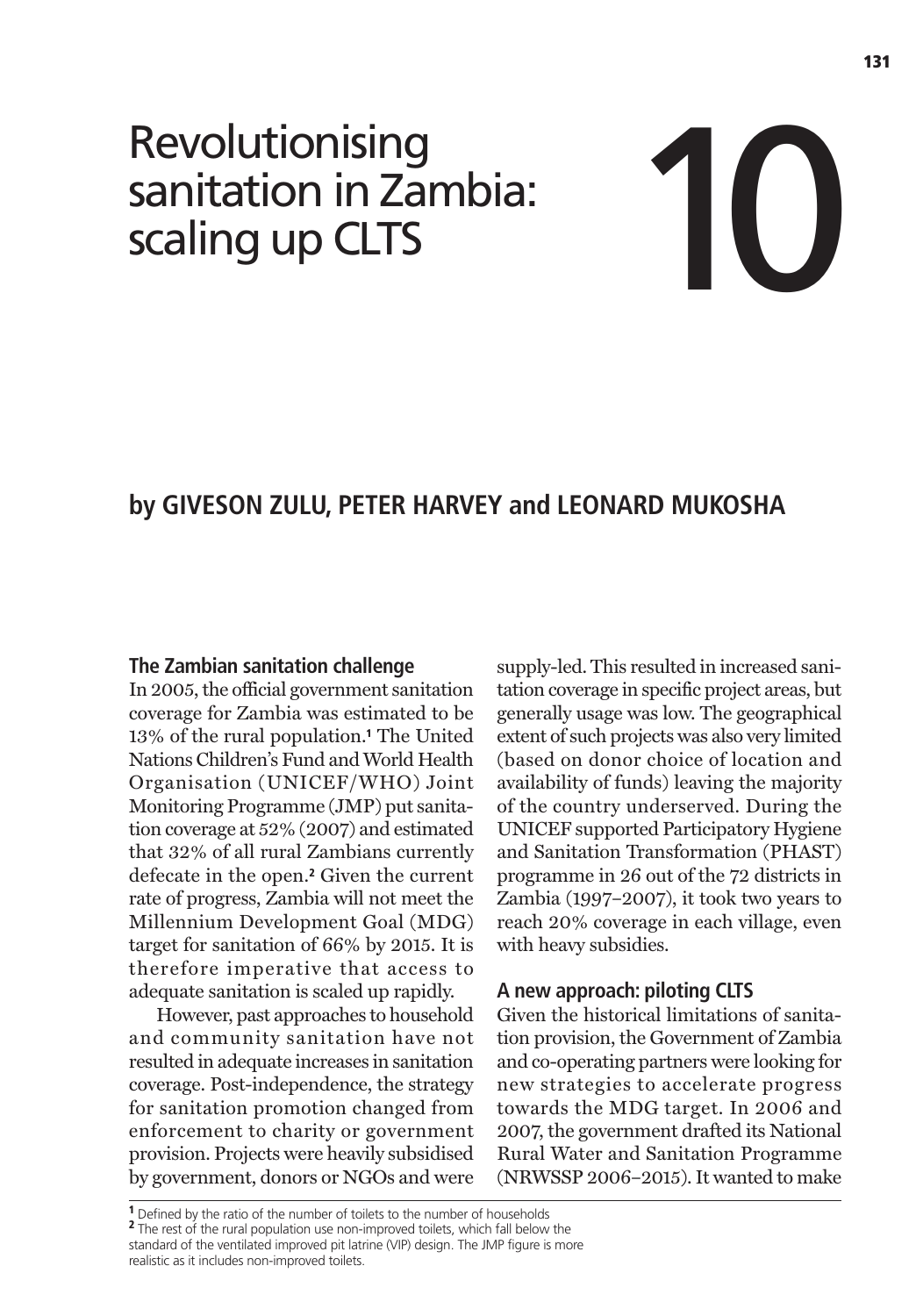#### **Box 1: Serendipity or blessing in disguise**

On the last day of the workshop, His Royal Highness Chief Macha was noticed eating in the opposite corner of a restaurant. Kamal Kar walked over to Chief Macha's breakfast table. He informed chief Macha that during the previous two days we had gone to villages in Chief Singani's area and found that there was a lot of shit. He then told him that if we went to his chiefdom we would find a lot of shit too. 'But I do not think that we can beat the amount of shit in India,' retorted Chief Macha. Kamal Kar continued in a rather cool tone, 'We are finalising the workshop today, if you have time come and hear the presentations from the villagers.'

When Chief Macha came to hear the presentations by the villagers from the 12 pilot villages, something awakened in him which turned him into a CLTS champion. 'Every household in my chiefdom must have a toilet. One family, one toilet!'

a formal policy to use subsidies to provide sanitation services. However, the majority of donors were against the use of subsidies to pay for construction materials. This presented an opportunity for Community-Led Total Sanitation (CLTS) to be piloted – an approach which does not support subsidies. This was the first time that a zero subsidy approach had been tried in Zambia.

After initial resistance, the Ministry of Local Government and Housing (MLGH) decided to trial CLTS in conjunction with UNICEF, to see whether it could be an effective strategy for rural sanitation implementation. Choma district in Zambia's Southern province was chosen for the pilot as sanitation coverage there was only 27%. The government insisted that the approach should not be introduced or scaled up outside Choma district without first testing its impact (positive or negative).

The pilot began in November 2007 with a 'hands-on' training workshop facilitated by Dr Kamal Kar, who pioneered the CLTS approach in India. The workshop was opened by the Permanent Secretary of the Ministry of Local Government (MLGH) and attended by representatives from national government, Choma local government officials, UNICEF, the donor community and NGOs. During the training, participants triggered 12 pilot villages. However, traditional leaders, civic leaders and the media were not invited to this training, and Dr Kamal Kar regretted that the traditional leaders were not present at the workshop. So when he saw one of the

chiefs in a local restaurant, he seized the opportunity to invite him to the last day of the workshop (Box 1). This meeting proved to be extremely fortuitous!

District officials, environmental health technicians (EHTs) and NGO staff from Choma followed up the 12 pilot villages triggered to ensure the post triggering CLTS process was supported and monitored. After three months, sanitation coverage had increased from 27% to 88% in the 12 pilot villages. Dickson Muchimba, the Siatembo Village Headman, Choma was astounded by the progress. 'This programme is a miracle. The village is now clean and every household has a toilet.' Such rapid increases in sanitation coverage and usage have never been achieved in Zambia under the subsidised sanitation projects of the past.

# **Scaling up in Choma District**

Given the size of the initial 12 village pilot, the district council and all five chiefs in Choma district were very keen to scale up the approach throughout the district. Since the initial pilot follow-ups involved government staff, NGOs, the media, some traditional leaders and elected civic leaders (councillors), a three pronged approach for CLTS was proposed. This took advantage of the:

• knowledge power of technical experts (government and NGO staff);

• civic/political power of elected counsellors; and

• traditional authority of traditional leaders.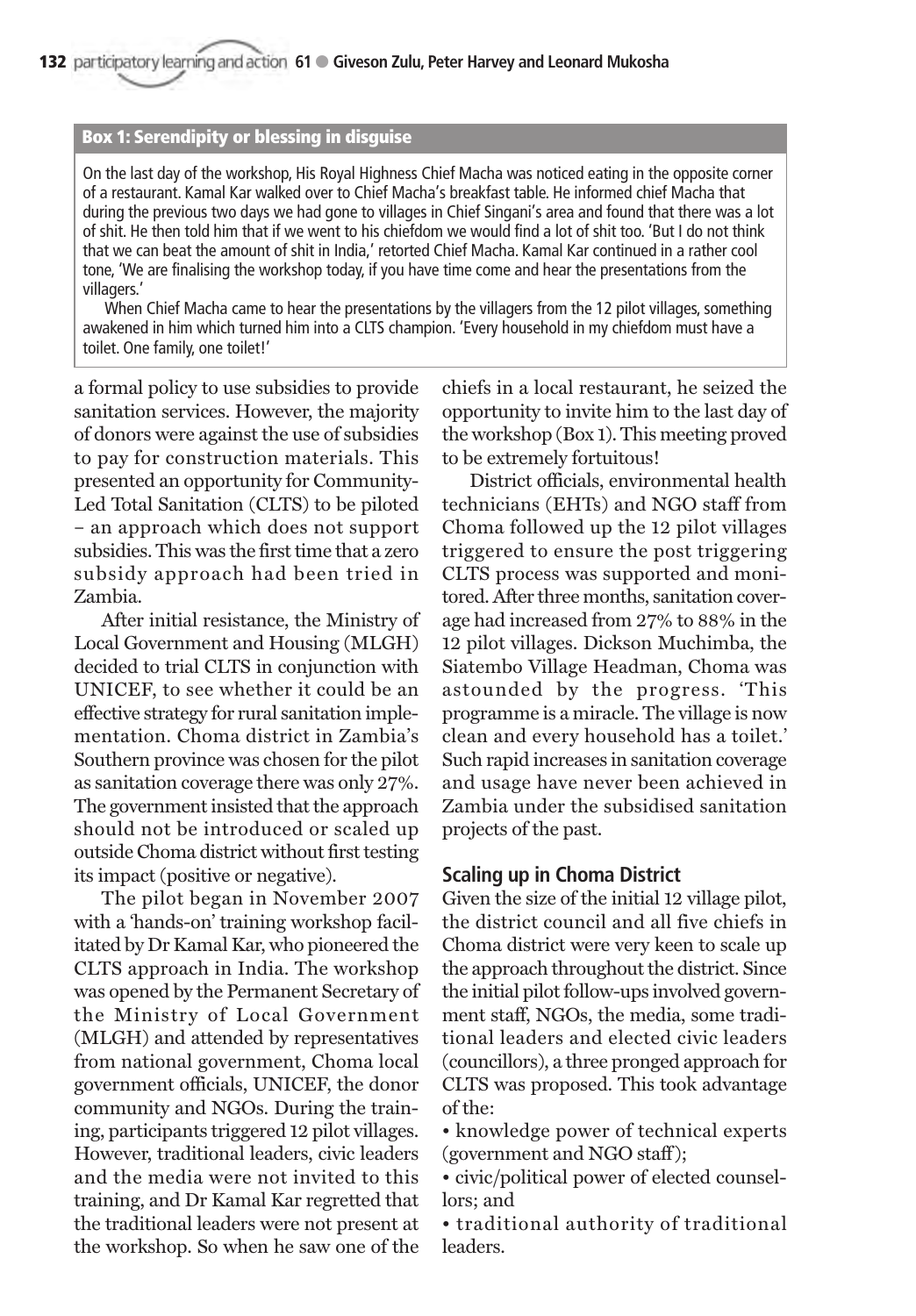

Elected councillors from each political ward in the district were subsequently trained as CLTS facilitators, as well as all the chiefs and EHTs. This expanded the pool of facilitators available for triggering CLTS and developed CLTS implementation capacity in all 24 rural wards in Choma. While the pilot phase concentrated on ending open defecation only, handwashing was now included within the revised CLTS approach.**<sup>3</sup>** The slogan, 'One family, one toilet!' expanded to 'One family, one toilet, one handwashing facility!'

In Choma, the different groups involved in CLTS were brought together through the multi-sectoral District Water, Sanitation and Hygiene Education (D-WASHE) Committee, chaired by the District Council.**<sup>4</sup>** A district Joint Monitoring Programme Team (JMPT) for sanitation was also established, with Chief Macha as the chair. The JMPT includes the district commissioner, the mayor, town clerk, district director of health, chiefs, councillors and representatives from district level government departments, including the judiciary and the police. The JMPT committee monitors CLTS and verifies open defecation free (ODF) status while the D-WASHE committee looks at water supply and sanitation in general.

# **Successes in Choma**

Between November 2007 and July 2009, a total of 635 out of 814 villages in Choma district were triggered using the CLTS approach. Out of these a total of 551 villages were verified as ODF. The rest of the triggered villages are at various levels of sanitation coverage. Approximately 25,000 toilets have been constructed by households with zero hardware subsidy, and over 150,000 people have gained access to sanitation during this period. Overall sanitation coverage across the district increased from 27% to 67%. So the MDG target of 66% has been reached, even though 20% of the communities in the district are yet to be triggered, and there are still challenges to overcome, including

**<sup>3</sup>** Handwashing after shitting and before handling/preparing food is just as important as stopping open defecation in preventing the spread of communicable diseases. **<sup>4</sup>** The D-WASHE Committee is chaired by the District Council with membership from the District Council WASHE Unit, district level government departments (including Water Affairs, Health, Education, Community Development, Agriculture and Cooperatives, Forestry and Natural Resources, etc.) and NGOs. The D-WASHE is a sub-committee of the District Development Coordinating Committee (DDCC) chaired by the District Commissioner.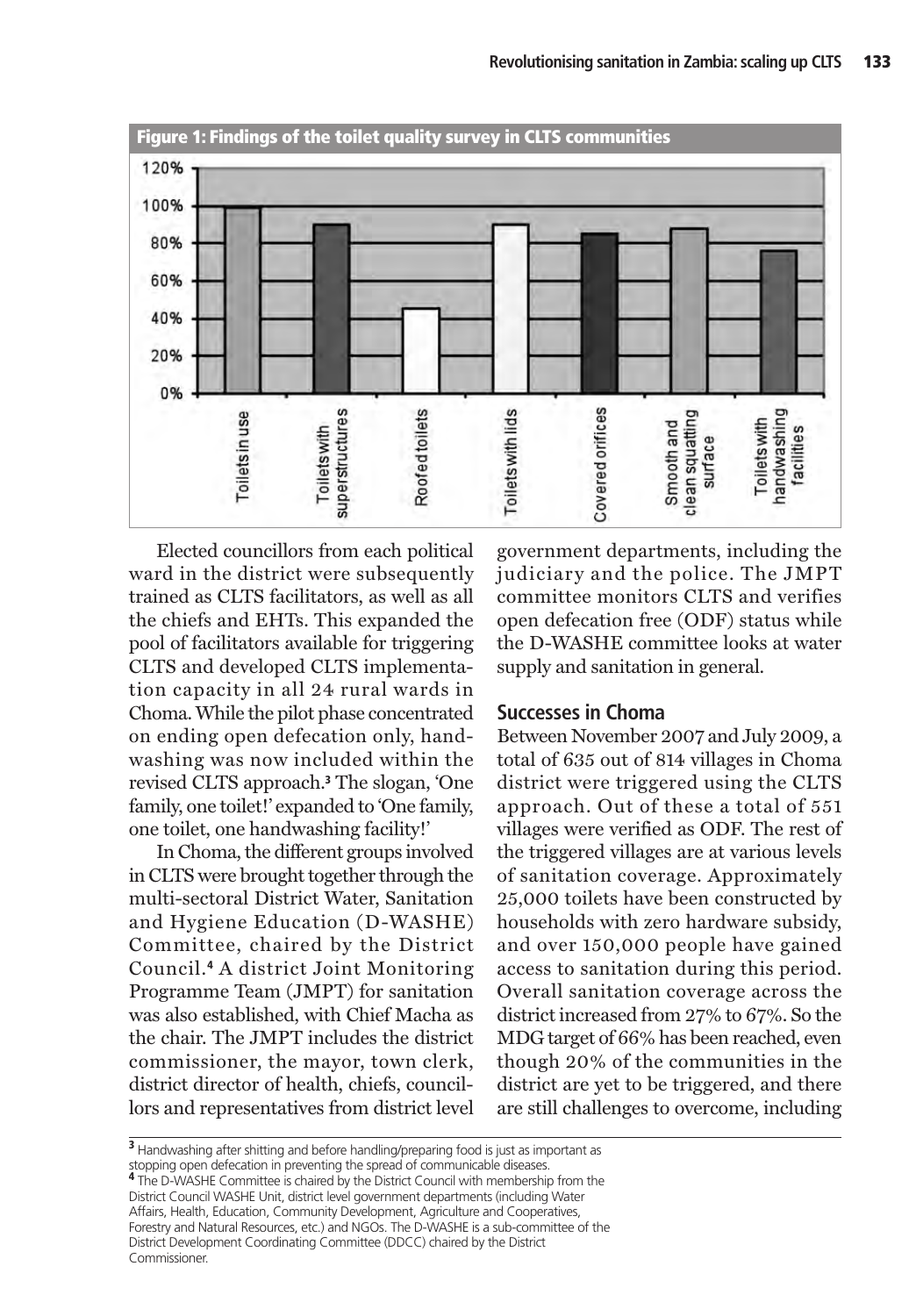some local traditions (such as not using the same latrines as your in-laws) and difficulties in reaching villages for triggering which are long distances away.

Figure 1 summarises the findings of a toilet quality survey in CLTS communities (July 2008). The survey revealed that 99% of toilets were in use and 88% had a smooth and clean squatting surface, thereby meeting the National Rural Water Supply and Sanitation Programme (NRWSSP)/MDG definition. It also showed that almost 80% of toilets had handwashing facilities.

# **Scaling up in other districts**

Drawing on the lessons from Choma, the CLTS approach is now being implemented in nine districts in Zambia. CLTS has been adopted as one of the national strategies for rural sanitation promotion in the National Sanitation Programme, and the government of Zambia is planning to expand the programme to all 72 districts. Chief Macha has been chosen as the CLTS ambassador and Mr Mukosha as CLTS National Coordinator, in order to take the approach nationwide. Chief Macha's slogan 'One family, one toilet' has been adopted by the government's Make Zambia Clean and Healthy campaign, which is designed to improve sanitation nationwide.

According to James Phiri, Environmental Health Technician (EHT) at Chief Macha Hospital,

*People are now more knowledgeable about disease prevention and more involved. Women, men and children are all involved in sanitation activities. All are playing an active role in the construction and maintenance of latrines. The Sanitation Action Groups (SAGs) ensure village monitoring and household support.***<sup>5</sup>** *The households*



**Woman with child washing hands after using the toilet.**

*understand the importance of using latrines properly and cleaned regularly, and ensuring that the handwashing facilities are filled with water at all times. For handwashing, lots of families use ash in the absence of soap, as it is the cheapest and easily accessible at the household level.*

# **Lessons from Choma and other districts**

Scaling up CLTS has taken place in eight other districts in Zambia in 2008–2009. At the end of 2009, several districts expressed the desire to surpass Choma's record and become ODF even faster. The results in these new districts have been encouraging. Introduction has been easier since these districts are able to draw on lessons and management structure from the Choma experience. However, flexibility in implementing the CLTS approach is also required because new best practices and lessons keep emerging as CLTS is rolled out in other areas, districts and provinces in Zambia.

**<sup>5</sup>**During the triggering process, emerging natural leaders are noted and selected to spearhead the sanitation revolution in their village. They form Sanitation Action Groups (SAGs) composed of five men and five women and are trained to support households, monitor progress in each village and to declare ODF status once achieved. Verification of ODF status is then carried out by the councillors and EHTs at ward level, and by the chiefs at chiefdom level.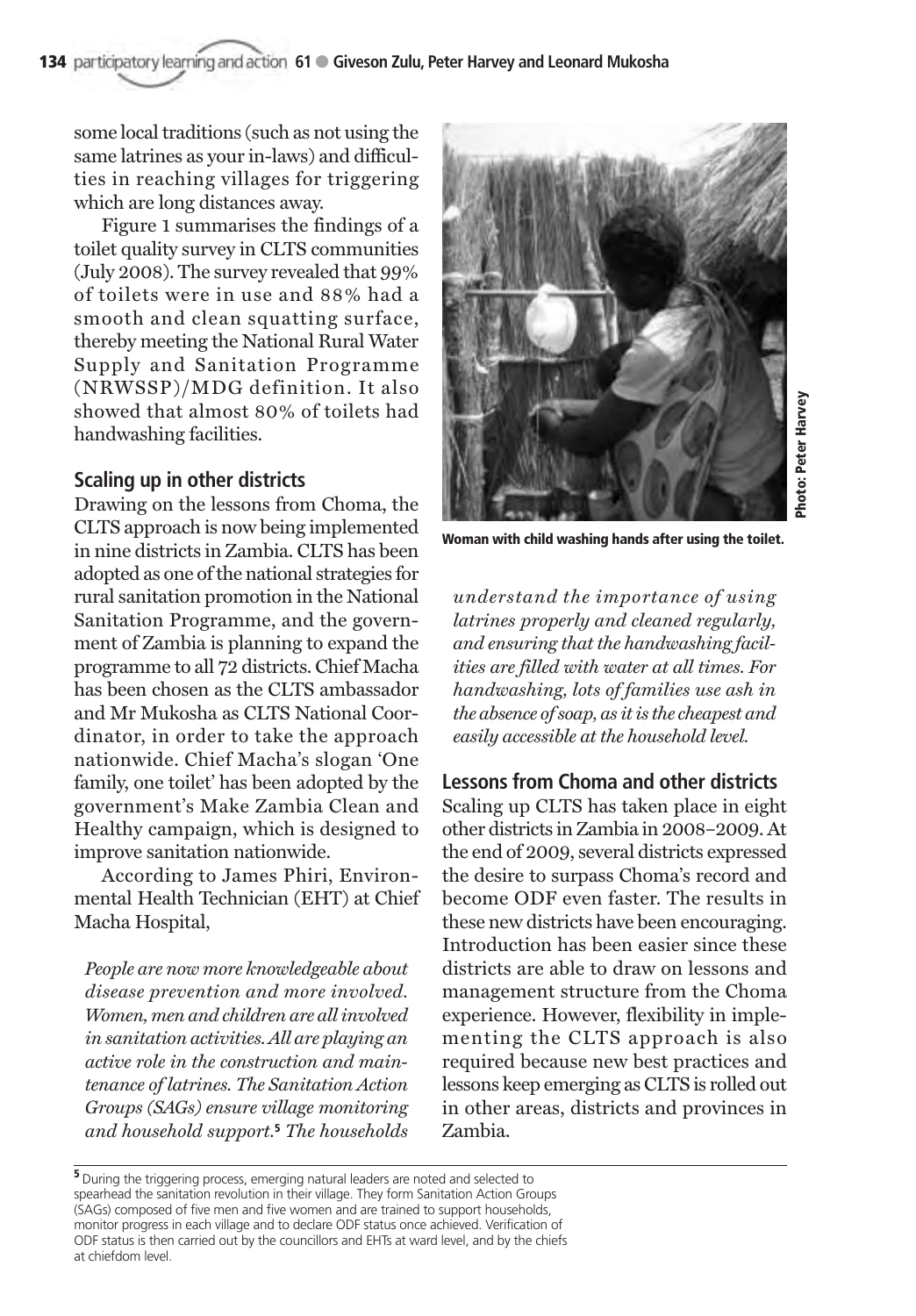Government-led, multi-sectoral approach Involving all the relevant government ministries and ensuring that CLTS is government-owned and led is critical to the success of CLTS in Zambia. This is the function of the JMPT, which brings together representatives of government ministries, as well as elected and traditional leaders. Chief Macha is chairman of the Choma JMPT and all stakeholders in the district report to him on sanitation matters. This structure has been replicated in all the districts with great success. If the chairmanship were to be given to the head of a government department they would be unlikely to have the same position of influence as a chief. It is also likely that some government departments and other stakeholders would refuse to report to them, as there is usually competition between them.

In two districts, attempts by NGOs to introduce CLTS were far less successful because at first they did not make use of traditional, civic or government structures which reduced the involvement of key stakeholders.

Government departments, traditional leaders and civic leaders all respond well when government is involved in CLTS – especially since there are no NGO subsidies to be had and consequently stakeholders do not expect to receive subsidies for participating.

Consequently, UNICEF has encouraged exchange visits between districts to ensure that lessons learnt from the Choma experience are applied elsewhere. As a result, the NGOs are now taking on the role of facilitator or enablers rather than project implementers, which is reaping better results.

# Local champions

CLTS depends on finding or identifying champions at many different levels. For example, the authors have been leading champions since CLTS was introduced. Successful implementation and scaling up has been made possible due to the many



**A village headman with three latrines for his three wives and a fourth one for himself and visitors.** 

CLTS champions: government (local, provincial and national), NGOs, UNICEF, donor organisations, villages, natural leaders, elected leaders, the private sector and the mass media (drama, print, radio and TV). CLTS champions are critical whether it be at village, ward, constituency, district, province, national or organisational level. Both Chief Macha and Leonard Mukosha were Choma district champions who proved themselves to be exceptionally effective and have now become national champions. Champions need to be active, passionate and patient as they lead the CLTS process, organisations, people and other champions below and above them, to align for success. Champions are identified among the government, traditional and civic leadership during the training and triggering process by the ownership stance they take towards promoting and implementing the CLTS approach.

The traditional chiefs are the custodians of all the people and are interested in the health and social-economic well-being of their people. Chief Macha has used his status to advocate for improved sanitation with a multitude of stakeholders, from ministers of state to elected councillors and from fellow chiefs to rural communities (including his own). As UNICEF Zambia Representative Lotta Sylwander said,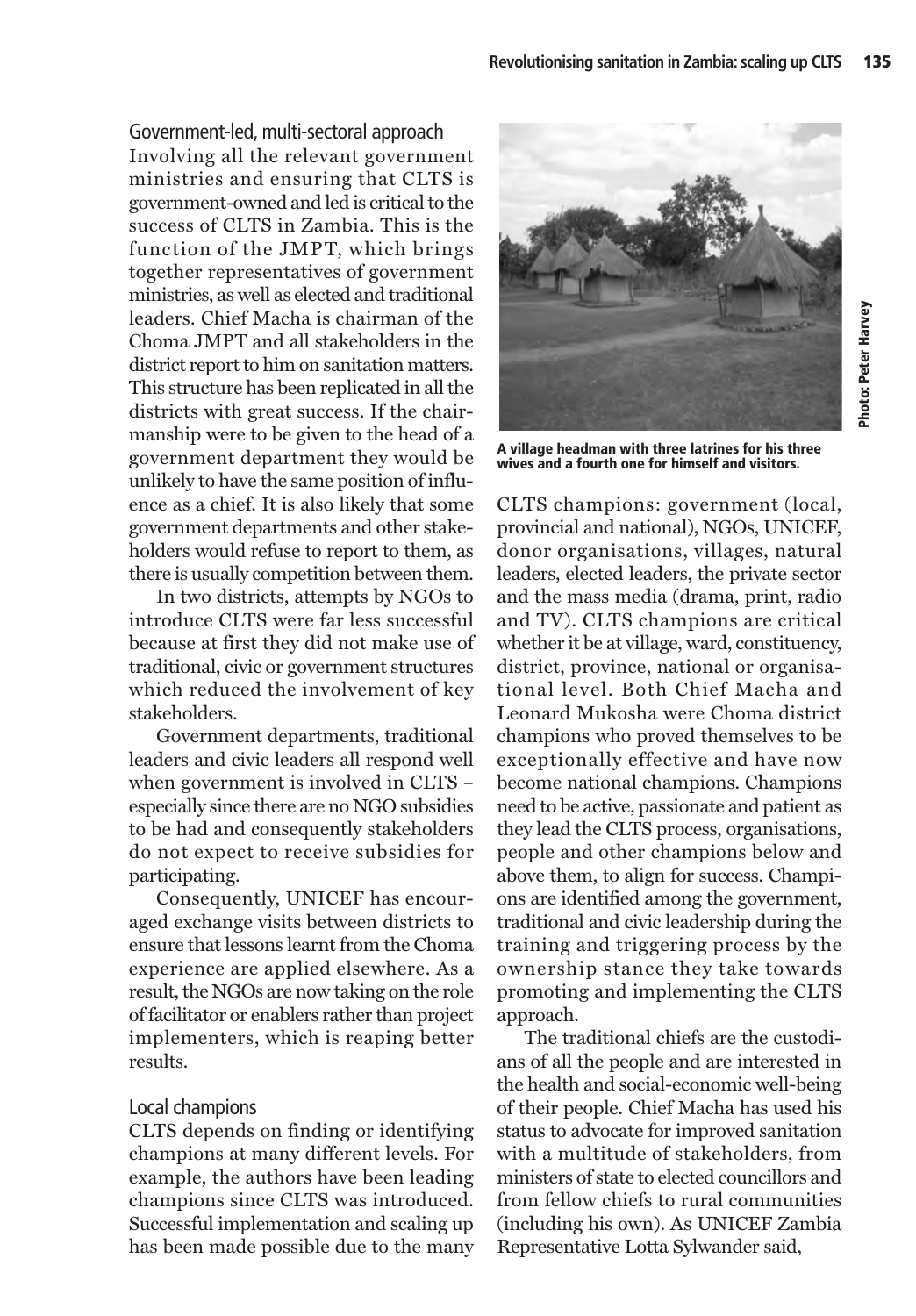136 participatory learning and action 61 · Giveson Zulu, Peter Harvey and Leonard Mukosha



**Chief Macha and district team inspecting a family latrine with external handwashing facility.**

*Chief Macha has been a major force as a driver of change in the implementation of Community-Led Total Sanitation in Zambia, not just in his chiefdom, which is the first in Zambia to attain open defecation free status, but also across the country as a whole.*

Chief Macha also recently visited the Litunga, the King of the entire western province of Zambia. The Litunga consequently welcomed the CLTS programme and agreed to support its implementation in his kingdom.

#### Involve elected and traditional leaders

The use of civic leaders has also proved to be very beneficial to the CLTS programme in Zambia. They are local policymakers who make bylaws at the district level. Civic leaders are the custodians of development in their ward and understand the need for

being involved in CLTS and cleaning up their areas. Civic leaders are voted in by ward citizens and are therefore responsible for the well-being of the people in their wards. More villages are being triggered continuously by the trained elected civic councillors, the traditional chiefs and village heads. Civic leaders like Councillor Kabaza from Choma have turned out to be super facilitators in their wards, often triggering CLTS change while acting alone. Councillor Kabaza has been nicknamed as 'Dr Mazyu!', which translates as 'Dr Shit'! 'They call me Dr Mazyu or Dr Shit because I like to talk about shit all the time,' says Counsellor Kabaza.

The CLTS approach in Zambia is successfully harnessing the role of traditional leaders, making it a key component of the current strategy to scale up CLTS across the country. In May 2008, during the International Year of Sanitation, Chief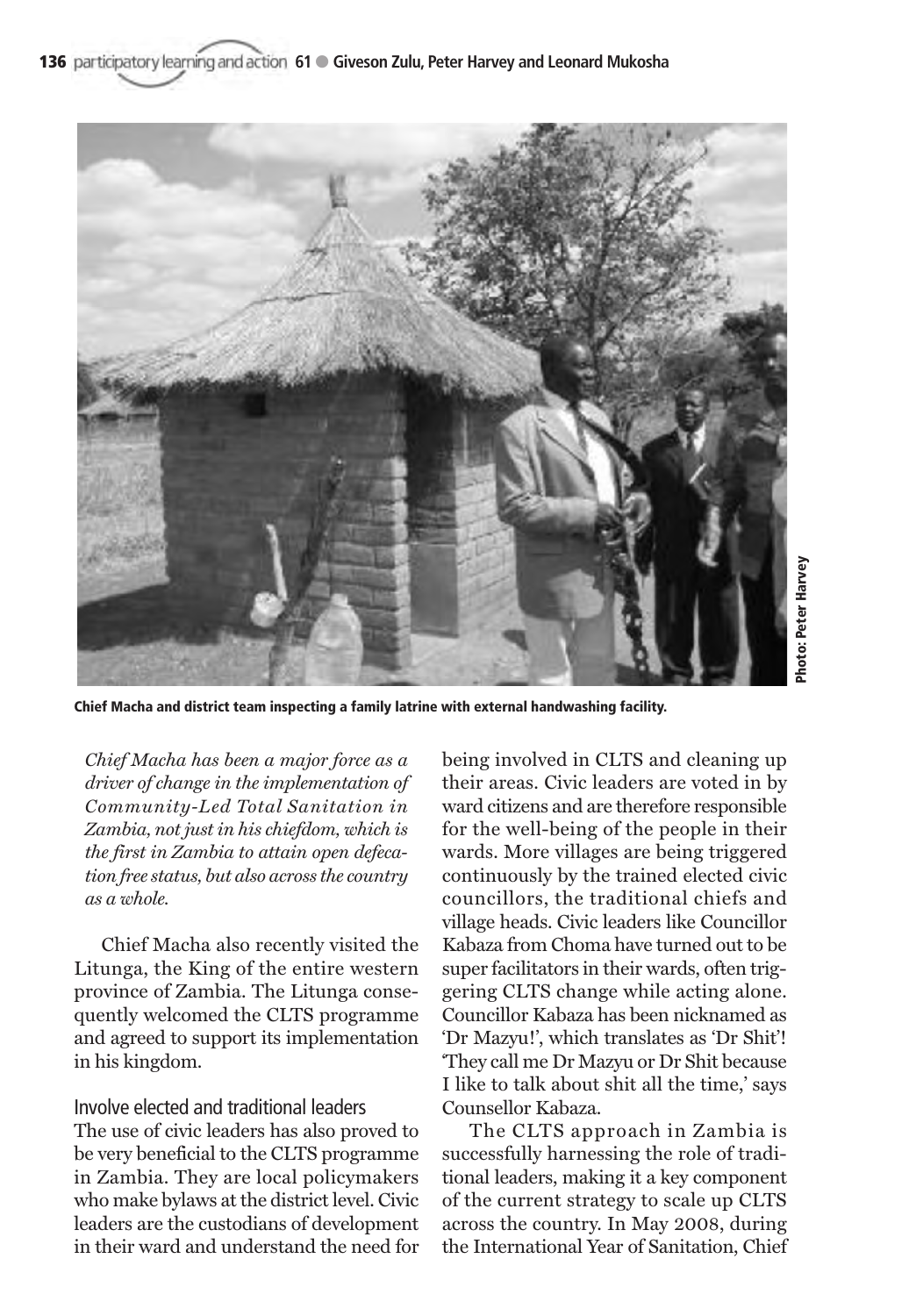**Macha leads in sanitation dri** 



**Press article by Zambian journalist Newton Sibanda: 'Chief Macha leads in sanitation drive.'**

Macha challenged his people to surpass the MDG target for sanitation in his chiefdom within two years. It shows remarkable vision and leadership that by July 2009 all the 105 villages went through the CLTS process and the whole Macha Chiefdom was already open defecation free. Sanitation coverage had doubled from 50% to 100% in less than two years. 'As a Chief you must not be distant. You must be with the people, have your doors open always, share their happiness,' said Chief Macha. His dedication to CLTS was recognised in November 2009 by the African Ministers' Council on Water (AMCOW), when the organisation awarded him with its top prize for leadership, citing his 'uniquely proactive manner to advocate for improved sanitation' in Zambia. The AMCOW AfricaSan Awards are dedicated to recognising outstanding efforts and achievements in sanitation and hygiene in Africa which result in large-scale, sustainable behaviour changes and tangible impacts.**<sup>6</sup>** Chief Macha has been successful because of his great commitment to the health and general well-being of his people. Traditionally, people belong to a chiefdom and their chiefs accept traditional responsibility for these areas. The lesson here is that the more chiefs become involved in CLTS in each district, the more successful CLTS will be in their chiefdoms.

Involve the media from the outset The engagement of the international, national and local mass media is also a key strategy in the CLTS implementation and scale up. Mass media involvement helps ensure stakeholder and government recognition and buy-in. The media report on the CLTS revolution, and it makes news headlines – for example, when the Ministry of Health called for CLTS to be rolled out nationwide. Primarily, as a result of national media coverage of the success of CLTS in Choma, the approach has now been adopted as one of the key sanitation strategies in the government's National Rural Water Supply and Sanitation Programme, designed to achieve the Millennium Development Goal (MDG) for sanitation. Initially members of the Zambian media environmental network were engaged since they are already interested in environment issues like sanitation. However, the government, private and community media are now all involved as CLTS has made headlines. Newspaper, radio, Internet and television coverage of the CLTS work in Choma and other districts has also led to increased interest from other stakeholders, traditional leaders and politicians.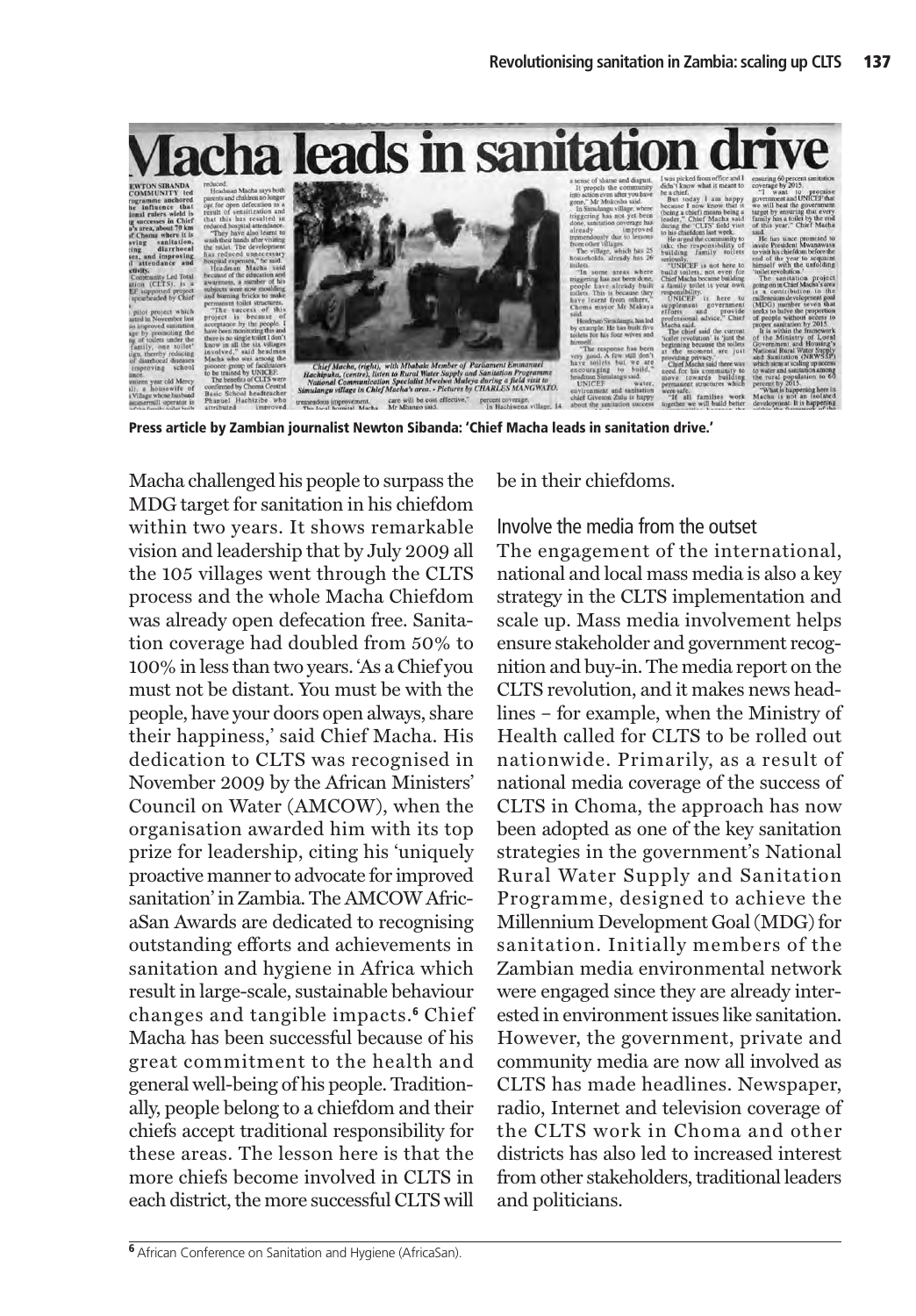#### **Box 2: Zambian TV soap opera Banja champions CLTS**

One recent scene in Banja depicted a young lady actor who was observed returning from defecating in the open by a male actor. He asked her where she came from. 'I went to visit a friend,' the lady actor answered, looking guilty. 'How can you have been seeing a friend, his side of the village is the bush. Tell your parents to make you toilets so that you do not defecate in the open,' suggested the male actor.

Local professional and school drama groups have been effective at community and school level for promoting sanitation and improved hygiene including gender and AIDS awareness. UNICEF has also recently partnered with a local television station to include CLTS within a very popular soap opera *Banja*, which is set in a rural village, to disseminate the approach further. People all over Zambia watch *Banja* every weekday, and so *Banja* is helping to inform people about and showcase improved water, sanitation and hygiene practices (see Box 2).

#### Be flexible

The CLTS champions – whether individual or organisations – need flexibility to allow for modification and adaptation of the CLTS approach. The Choma model evolved with time and there was enough flexibility to allow for adaptation and modification to both the CLTS approach and organisational structure at all levels. Flexibility is also very important in who gets to be included at the different levels as stakeholders or champions of sanitation. This is how the media, the traditional leaders, civic leaders and the law enforcement wings got to be included in Community-Led Total Sanitation movement in Zambia.

The Choma experience showed that lots of flexibility is required in both spending funds and the timing of the CLTS implementation and scale up. The champions need to be persistent and champion organisations need to have own funds to be flexible with the varying speed with which different communities, wards, chiefdoms and districts become open defecation free. Because the remaining 20% of villages in Choma are the furthest from the Choma district administration, it may take

more years and require more funding to become open defecation free. It is important to note that even though CLTS involves zero hardware subsidy, significant investment is still required for training, follow-up, data management, progress monitoring and evaluation. The cost of CLTS in Choma district was approximately US\$400 per ODF village, US\$14 per household using improved sanitation and US\$2.3 per capita. These costs may decrease as the CLTS approach expands to more communities.

### Monitoring and evaluation

As CLTS implementation expanded, it was essential that the programme was rigorously monitored and data managed. In order for this to be sustainable, the government's NRWSSP Information Management System is being rolled out nationwide to accurately record changes in water and sanitation provision. This can be counterchecked and verified through the reports from village SAGs to each JMPT. Thorough documentation of monitoring and evaluation results and dissemination through a variety of means is also important to encourage buy-in and promote CLTS scaleup. Monitoring mostly looks for evidence of behaviour change within households and the communities as reflected in the number of toilets constructed, toilet use (or open defecation), toilet quality (smooth and clean squatting surface), cleanliness of toilets, toilets with handwashing and water, soap, ash or other materials for handwashing, solid waste management, general cleanliness, etc. The SAG reports to the village headman and the ward civic leader and uses a checklist for monitoring. The challenges however, are in the frequency of monitoring and reporting.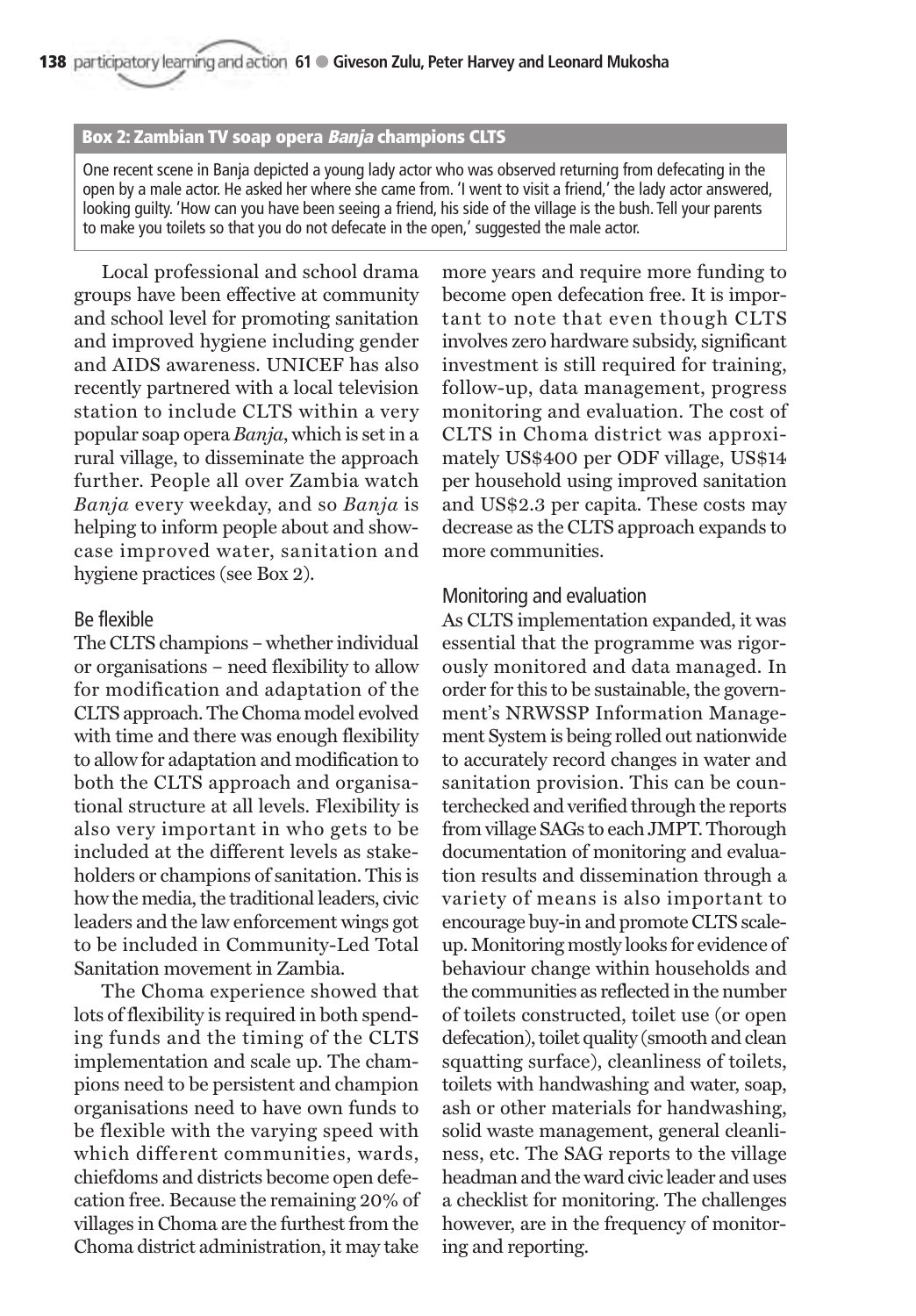# **Local adaptation of the CLTS approach**

#### Urban and peri-urban sanitation

When the Choma Joint Monitoring Team for Sanitation (JMTS) set a target to have an open defecation free district, CLTS also had to be implemented in the urban and peri-urban areas of the district. However, initial attempts had limited success, especially in the most urbanised settings, because of the predominance of tenant households, the high population density and weaker community structures. Consequently, the JMTS decided to adapt CLTS and compliment the continued CLTS programme in rural areas with a programme of legal enforcement in urban and peri-urban areas. This was designed to ensure adequate sanitation in institutions, public places and tenant households as specified in the Zambian Public Health Act. The main focus of this approach is to establish a mechanism for the enforcement of the various pieces of legislation that deter all forms of public nuisances, and strengthen, as well as harmonise the working relations between various stakeholders and the local authority. While this approach is very different to the 'pure' CLTS approach in rural areas, some of the triggering aspects are still applied and the community self-awareness created by the CLTS approach has demonstrated that the environment can be improved and communities can develop without external support.

Socio-economic empowerment beyond CLTS In addition to the increase in toilet coverage and usage, the CLTS approach has led to a range of other community-led initiatives. These include fruit tree planting, health (including HIV/AIDS prevention), education promotion (especially girls' education), and environmental protection measures. There is also significant interest from other sectors to harness the lessons learnt from CLTS to look at other aspects of social-economic change. 'We should always be thinking what we can do for

ourselves,' is a dictum Chief Macha is heard to repeat.

# **Conclusion**

There are clearly many lessons learnt from the Zambia CLTS experience. There are many successes with CLTS in Choma and the eight other districts, but there are also many challenges that we have to deal with to achieve success.

• **Multi-sectoralism and leadership** are critical for sustainable CLTS success. Though CLTS may be spearheaded by e.g. NGOs and government departments, other stakeholders like civic and traditional leaders need to work with government, though the process should eventually be government-led. Leadership at different levels, and especially government leadership (at district, province and national levels) has helped the rapid CLTS scale up in Zambia.

• **Involvement of the media from the onset helps to disseminate the CLTS approach** and promote involvement of all stakeholders. The media helped the adoption of CLTS as one of the key strategies for rural sanitation provision in the sanitation component of the government's National Rural Water Supply and Sanitation Programme.

• **CLTS scale up should be based on experience.** Based on the experience gained in the current nine districts, the Government of Zambia is planning to scale up CLTS to all 72 districts to meet the MDG for sanitation.

• **Scaling up CLTS requires rigorous monitoring, documentation and dissemination** via multiple means.

• **CLTS implementation and scaling up also requires flexibility** in terms of adapting the approach to suit different conditions, time and funding for success.

• **Local adaptation of the CLTS approach** should be done where socio-economic and demographic conditions differ, like in periurban and urban areas. The CLTS movement is a good entry for promoting other